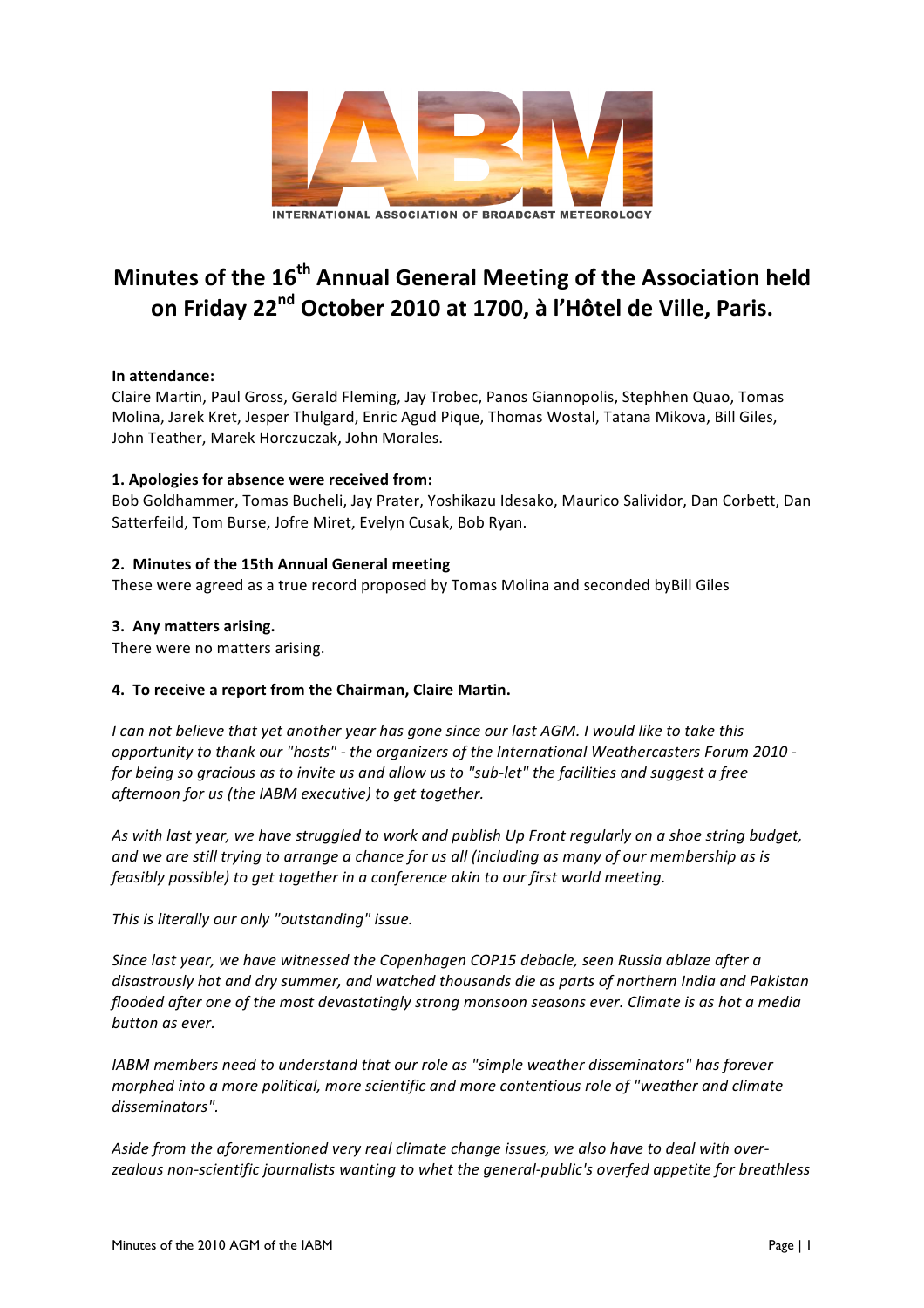*"breaking news" type weather stories. As I came to work last week - I was met with the following headline screaming at me from the newspaper stand:* 

# *Wicked* winter expected as Vancouver, BC to see worst La Nina since 1955.

So now we also have to calm the fears that such headlines breed. Ours is no longer a simple job. It takes a certain person to be able to stand up to mocking knocks after a failed daily weather forecast, *let alone being able to put into context the possible time-frame and ramifications of climate change.* 

That being said, in more and more countries, the job of "broadcast meteorologist" is becoming a *highly* qualified, much coveted career position. We, as a group, recognize this and commend you all for "staying the course" with us during this time.

*Furthermore, not only is the actual content of our daily work load changing, but so is the way we do our* work. Many of us now have blogs, use Twitter or even Facebook to deliver a message - ours is not *a* job for the technologically faint of heart!

It is also with a fair amount of pride that I would like to formally recognize and welcome our new *"branch" of South American colleagues. Much like our African "umbrella group", Mauricio SALDIVAR*  among others, literally came to us as a pre-formed group and requested involvement. We welcome *them* along - and are thrilled to see that they are already hoping to be quite active in the coming *years.*

*Finally, it has been brought to my attention (thanks Inge)* that there may be another chance for us to *join* with another group as a means to meeting in 2011. Tanja Cegnar - an IABM member - is rather active with the EMS, and has asked Inge if we would consider holding our next AGM in conjunction with the EMS-Conference in Berlin in 2011 in September. I believe this may very well be another *opportunity for us to get together with - hopefully - minimum expense for some of our European members.*

*So here's to 2011.*

Acceptance of the report was proposed for adaption by Jay Trobec and seconded by Paul Gross.

### **5. To receive a report from the Honorary Secretary, John Teather.**

This last year has seen a strange reversal of roles with a decline in the fortunes of Broadcast *Meteorology in developed countries and a new assertiveness from emerging nations. In part this is due* to the financial situation that has gripped the West. In the USA there has been a wave of takeovers and amalgamations in TV stations fighting for market share and often Broadcast *Meteorology has suffered. Even the BBC Weather Centre has suffered a fundamental change in its* fortunes with a reduction in funding and the consequent loss of trained meteorologists and forecast *accuracy.* 

*But in other parts of the world, the reverse is true, with very active work in Africa, Asia and now in* South America. There is a new appetite in these areas to develop and improve the way in which weather is delivered to the public and broadcast meteorology is leading this process.

The IABM is proud that it has helped this process, but all of us are all too sorry that we have been *unable to do more. Our lack of funding and the problems of getting the members of the committee* together for meetings, continues to challenge us. The last meeting of the committee was at the last *AGM* last year. Despite many attempts there was no opportunity to meet during the year. Although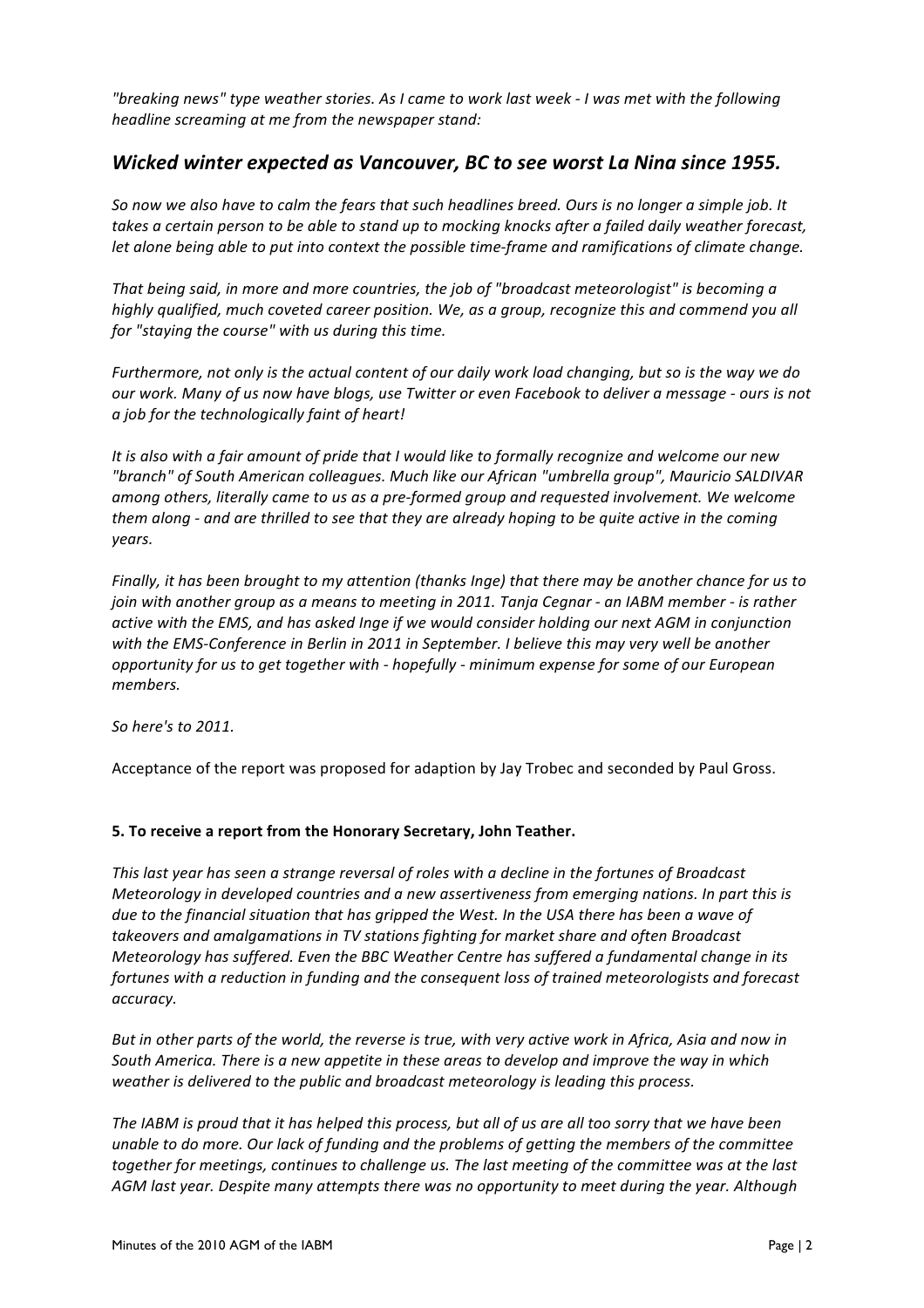*there is constant communication through email – it is face to face meetings that really produce results.* 

We have managed to produce three editions of UP FRONT in the last year. The feedback from *members* is that they are a valuable means of involving people in our cause. The plan will be to produce three editions in the 2010-11 season. The first will be published following this AGM.

*But* our real ambition has again not been realised – and that is to hold the 2<sup>nd</sup> World Conference on *Broadcast Meteorology.* We expended a good deal of effort on trying to get one in Shanghai – but to no avail. Gerald Flemina is to be thanked for his work on this.

*I* was also concerned that we were unable to be represented at the WMO Executive Council in June as there was nobody available to go. However we will make special attempts to attend the WMO Congress in June 2011.

The report was proposed for adoption by Claire Martin and seconded by Jay Trobec.

#### **6.** To receive a report from Treasurer, Gerald Fleming.

Gerald Fleming presented his report for 2009

|  | International Association of Broadcast Meteorology Income / Expenditure for 2009 (In Euro) |  |  |  |
|--|--------------------------------------------------------------------------------------------|--|--|--|
|--|--------------------------------------------------------------------------------------------|--|--|--|

| <b>Carried Forward from 2008</b> |       |        | €5,604  |
|----------------------------------|-------|--------|---------|
| Income                           |       |        |         |
| Interest earned                  | 1     |        |         |
| Greenwave / Forfás Income        | 3,200 |        |         |
| Tax rebate                       | 800   |        |         |
| Donations (CMOS)                 | 621   |        |         |
| Subscriptions                    | 4,018 |        |         |
|                                  |       |        |         |
| Total                            | 8,640 | €8,640 | €14,244 |
|                                  |       |        |         |
| <b>Expenditure</b>               |       |        |         |
|                                  |       |        |         |
| <b>Audit and Accounts</b>        | 1,220 |        |         |
| Companies Office - Fees          | 20    |        |         |
| <b>Travel</b>                    | 239   |        |         |
| Printing                         | 1,212 |        |         |
| Postage                          | 291   |        |         |
| <b>Bank Charges</b>              | 82    |        |         |
| Web Hosting etc                  | 90    |        |         |
|                                  |       |        |         |
| Total                            | 3,154 | €3,154 | €11,090 |

**Excess of income over expenditure €5,486**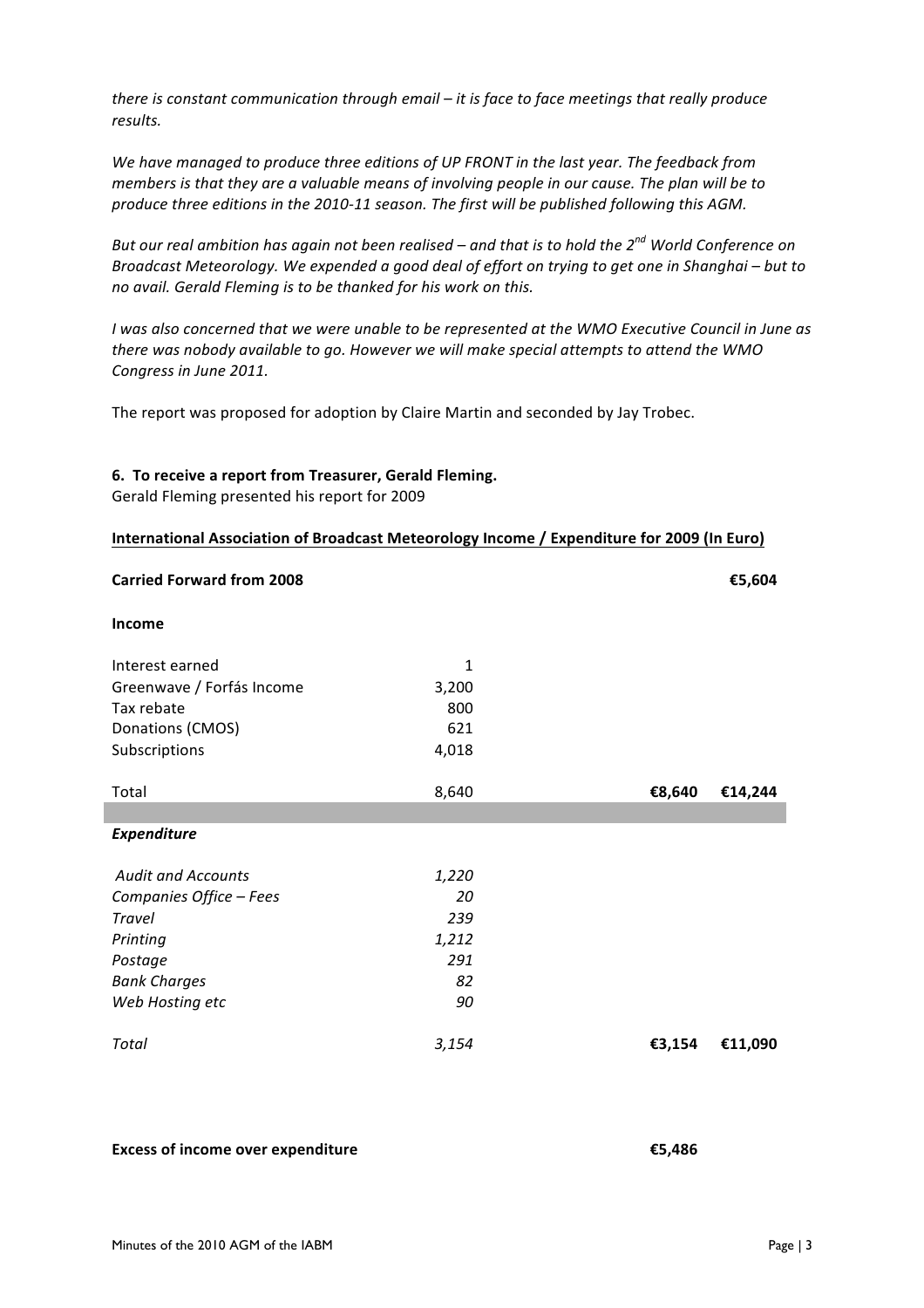# In account,  $\text{Jan 1}^{\text{st}}$  **2010 E11,089**

| Made up as follows: |  |  |  |  |  |
|---------------------|--|--|--|--|--|
|---------------------|--|--|--|--|--|

| Current Account (€9,503)    | 9.503 |
|-----------------------------|-------|
| Deposit Account (US\$2,158) | 1.553 |
| UK Account (£13)            | 15    |
|                             |       |

*N.B.* Compiled using the following exchange rates: €1.00 = US\$1.39 = £0.87

#### **Notes to the accounts:**

- 7. The accounts are shown in Euro with the appropriate conversion rates to US Dollars and *Pounds Sterling..*
- 8. The IABM holds two bank accounts in the Republic of Ireland; one denominated in Euro and the other in US Dollars. It also has a further account in Pounds Sterling in the UK. This UK *account was closed in early 2010*
- 9. Not shown in these accounts are outstanding repayments of Directors Loans (loans made by *Directors to the IABM). Monies owed are to Mr Tomas Molina (€2,000 approx) and Mr* Gerald Fleming (€1,500 approx).
- 10. We have an aspiration to produce four editions of Up Front each year, as well as to represent the membership effectively at all the relevant international fora. In my view, we would need an annual income of circa €20,000 in order to discharge these responsibilities fully and *effectively.*

Gerald further reported a problem with paying fees through the Feepay system. He was working on a solution.

His report was proposed for adoption by Paul Gross and seconded by Steve Quao.

### **7. Election of Directors and Officers.**

Having received nominations for the people listed below, the meeting accepted these for election as one block vote proposed by John Morales and seconded by Enric Agud.

| Chairman                      | Claire Martin                                                              |
|-------------------------------|----------------------------------------------------------------------------|
| <b>Vice Chairman</b>          | <b>Tomas Molina</b>                                                        |
| Secretary                     | John Teather                                                               |
| <b>Treasurer</b>              | <b>Gerald Fleming</b>                                                      |
| <b>Membership</b>             | Inge Neidek                                                                |
| <b>Publications</b>           | <b>Bill Giles</b>                                                          |
| <b>Ordinary Directors</b>     | Paul Gross<br><b>Richard Chapman</b><br>Panos Giannopoulos<br>Dieter Walsh |
| <b>African Representative</b> | Steve Nyarkotey Quao                                                       |
| Asia Representative           | Yoshikazu Idesako                                                          |